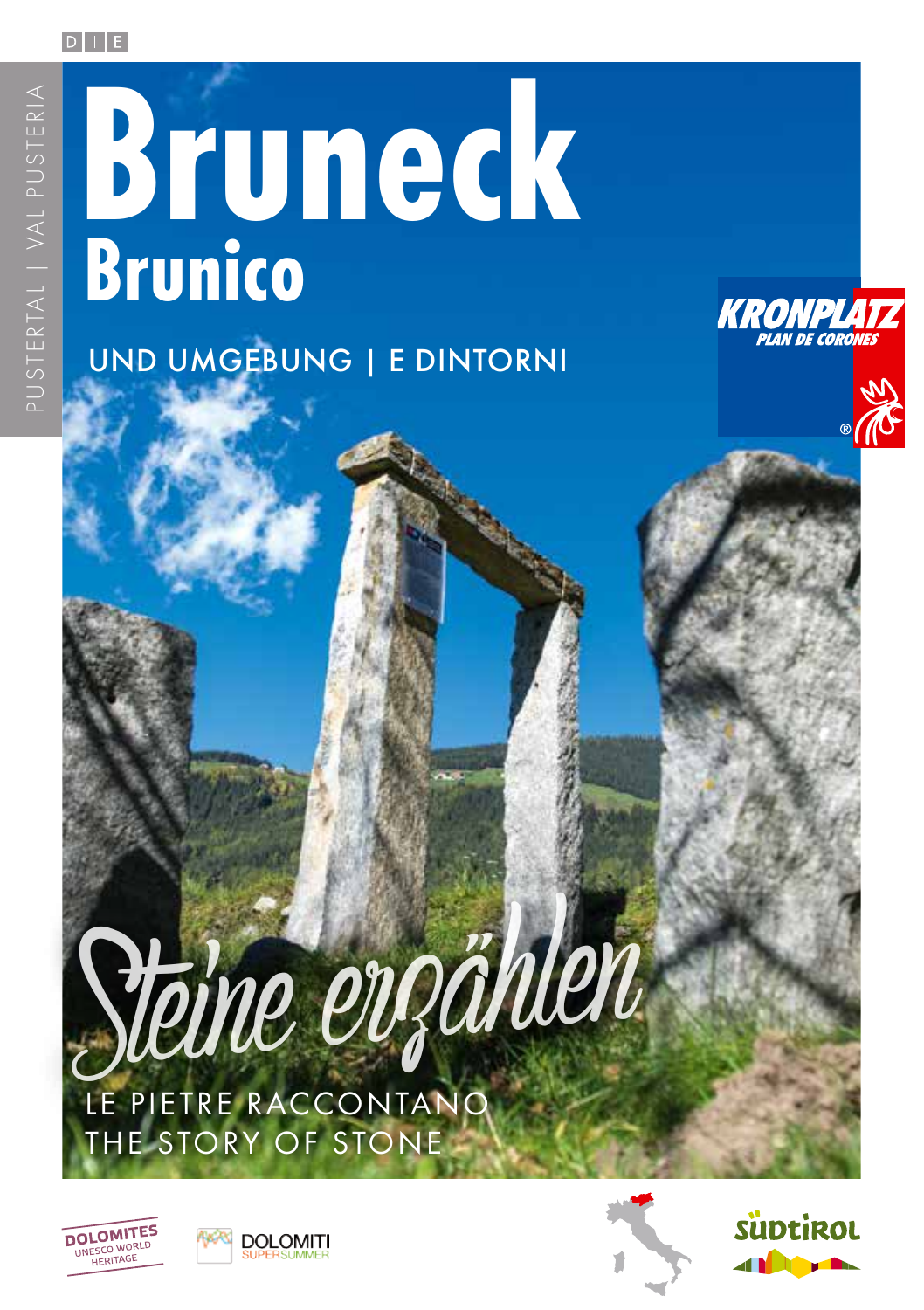

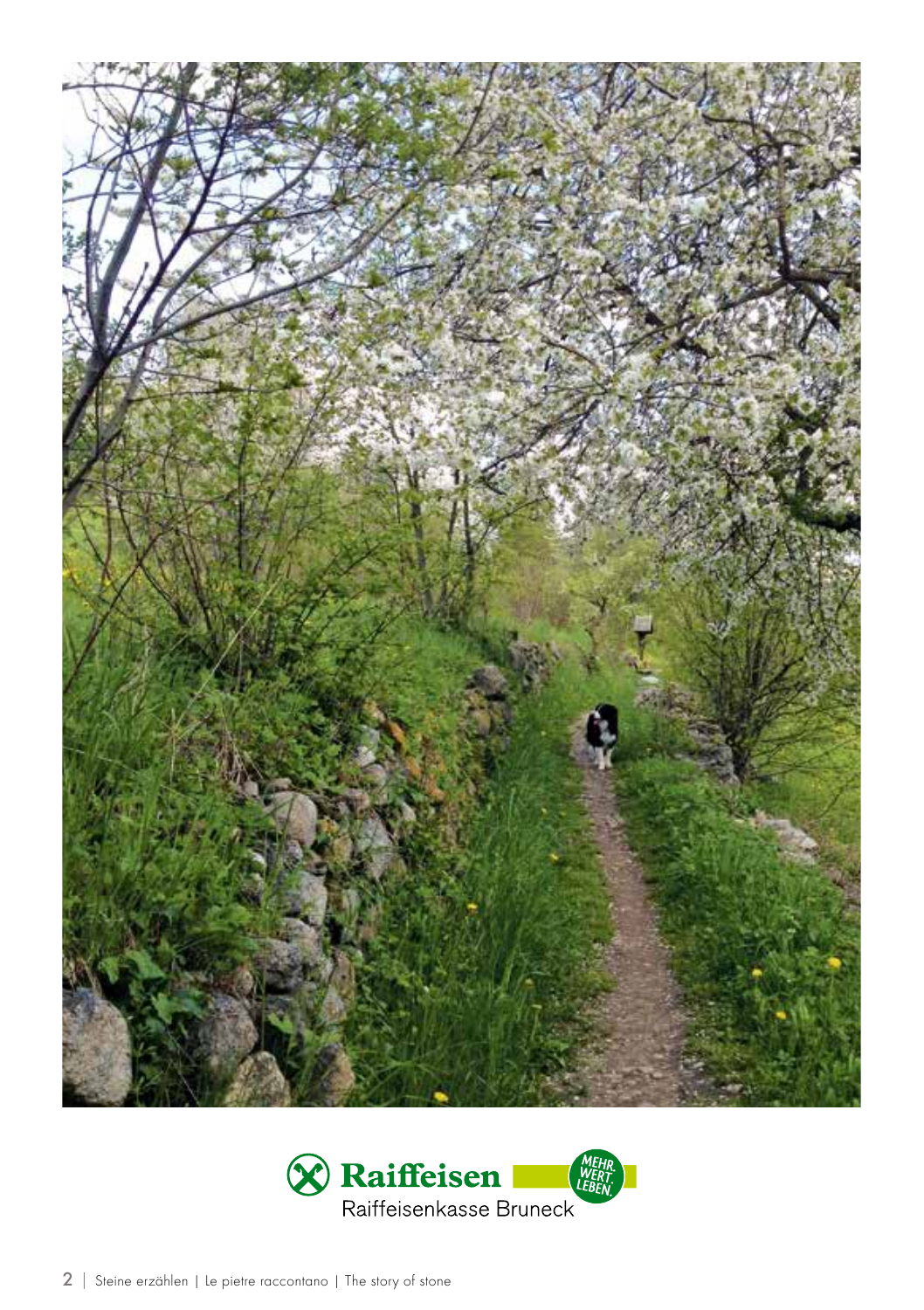

# STEINE ERZÄHLEN Le pietre raccontano | The story of stone

Auf dem weiten Mittelgebirgsplateau von Pfalzen trifft der aufmerksame Betrachter immer wieder auf die Materie "Stein".

Steine unterschiedlichster Gestalt und Form findet man als Felsblöcke mitten im Wald, als granithaltige Findlinge auf Wiesen und Weiden, als Marksteine an der Grenze von Äckern und Fluren, als Trockenmauern am Rande der Felder. Nahezu jeder Hof besitzt einen Steinbrunnen; steinerne Treppen und Säuleneinfassungen begegnen uns bei alten Gebäuden, bei den Kirchen, Kapellen und Bildstöcken in Pfalzen und Issing. In der Ferne ragen bizarre Dolomitenspitzen steil in den Himmel; kühn geschwungene Felskuppen begrenzen das Tal.

Sull'ampio altopiano di Falzes, chi osserva attentamente, si accorge di essere confrontato ripetutamente con la materia "pietra".

Blocchi di pietra di svariate figure e forme giacciono sparsi in mezzo al bosco, mentre li si scorge sotto forma di massi granitici su prati e pascoli, come pietre di demarcazione per campi e prati, o come muretti a secco ai bordi dei campi. Quasi ogni maso possiede una fontana di pietra; presso edifici antichi, chiese, cappelle e capitelli di Falzes e Issengo compaiono scalinate e colonne di pietra. In lontananza s'innalzano vertiginosamente verso il cielo le bizzarre cime dolomitiche; cappe e balze rocciose delimitano la vallata.

Over the broad expanses of the Alpine plateau around Falzes/Pfalzen, careful observers will notice the frequent recurrence of one particular natural material: stone.

The area is home to stones in all shapes and sizes – from huge boulders in the woods to glacial erratics in the midst of pastureland, and from boundary stones at the edges of meadows and fields to the dry stone walls surrounding them. Virtually every farm here includes a stone well, and many older buildings in Falzes/Pfalzen and Issing – churches, chapels and wayside shrines – feature stone stairs and stone trimmed pillars. In the distance, the bizarre peaks of the Dolomites spear the sky; rocky outcrops ripple along the valleys.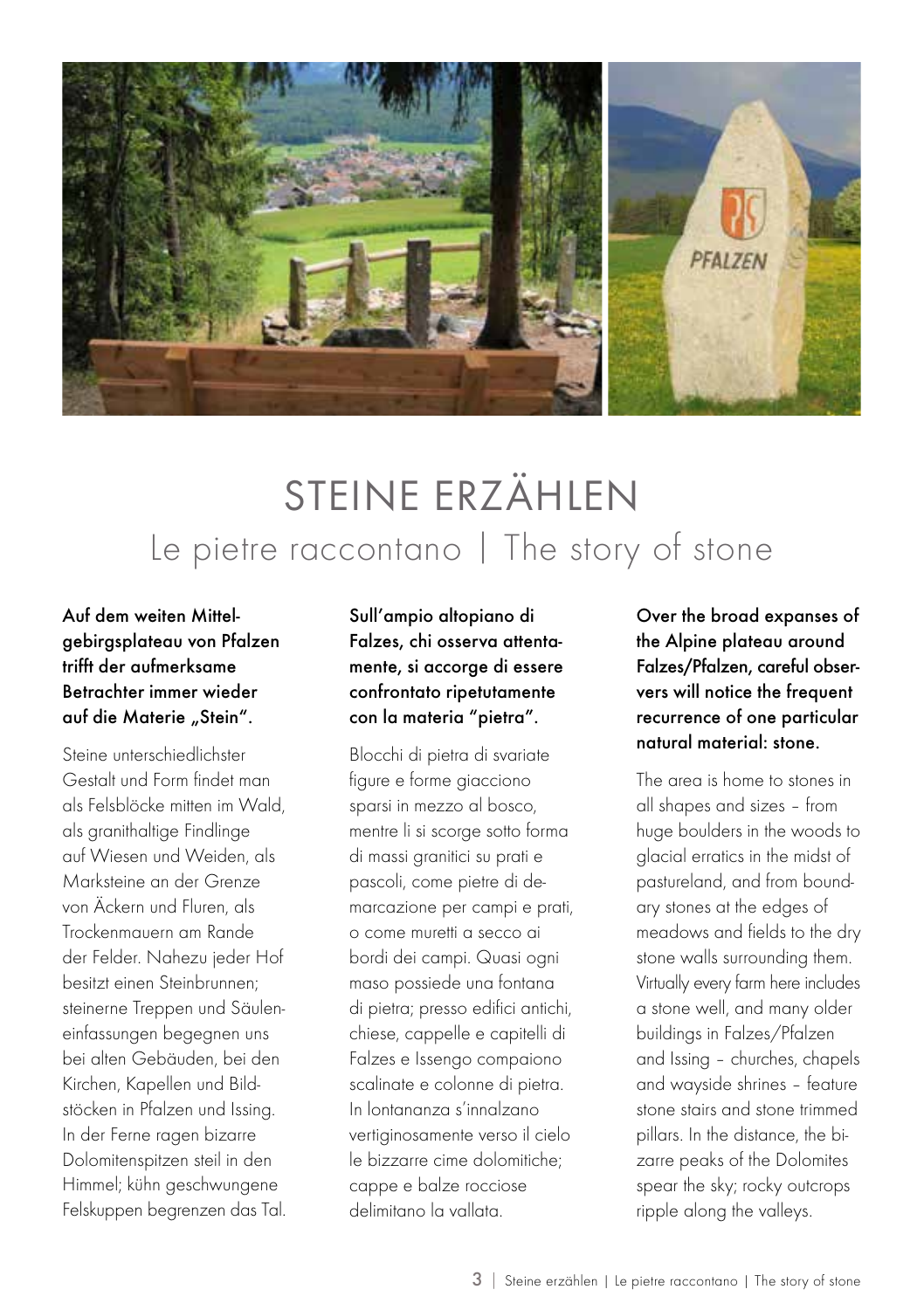Steine prägen seit jeher das Landschaftsbild, bieten Menschen seit Tausenden von Jahren Schutz, Orientierung und Beständigkeit. Sie sind Spuren in der Landschaft, die uns in die Geschehnisse längst vergangener Zeiten einweihen. Wer gelernt hat diese Spuren zu lesen, erhält Einblick in das Geschichtsbuch der Erde und in die Vorgänge, die unsere Landschaft in ihrer Entwicklung geprägt haben.

## Steine als Zeitzeugen

Uralt sind sie, die Steine, die uns auf diesem einzigartigen Themenweg rund um Pfalzen begleiten. Und überaus spannend sind die Geschichten, die sie uns erzählen: Von geologischen Ereignissen, die sich hier im Paläozoikum, also vor über 500 Millionen Jahren abgespielt haben. Von Gebirgsbildungen, die im feurigen Erdinneren in Gneise, Schiefer und Granite verwandelt wurden. Vom berühmten Brixner Granit, auf dem heute anmutig Schloss Schöneck thront. Und von den Auswirkungen der Eiszeit auf das heimische Landschaftsbild. Le pietre hanno da sempre modellato il paesaggio e, da millenni, offrono all'uomo protezione, orientamento e stabilità. Sono tracce nel paesaggio che ci portano indietro nella storia. Chi ha imparato a leggere queste tracce, comprende il libro sulla storia della terra e i processi che durante il loro sviluppo hanno modellato il nostro paesaggio.

#### Le pietre testimoni del tempo

Sono antichissime le pietre che ci accompagnano lungo questo percorso tematico unico intorno a Falzes. E le storie che ci raccontano sono estremamente interessanti: di mutamenti geologici che avvennero in questa zona nel paleozoico, ossia oltre 500 milioni di anni fa. Di formazioni rocciose che all'interno della terra rovente, in profondità, furono trasformate in gneis, scisto e granite. Del famoso granito brissinese, su cui oggi troneggia elegante il Castel Schöneck. E degli effetti dell'era glaciale sulla struttura del paesaggio locale.

Stones dominate the entire landscape. For thousands of years, they have offered humans protection, orientation and constancy. They are like ancient territorial footprints, revealing to us the secrets of long gone times. Those who have learned the language of stones can gain insights into the history of the earth and into the major events which helped to make the landscape what it is today.

## Stones as witnesses

The stones we encounter on this unique themed trail around Falzes/Pfalzen are truly ancient. And the stories they tell us are fascinating. They tell of geological happenings in the Palaeozoic era, more than 500 million years ago. Of gneiss, slate and granite being transformed into mountains in the fiery interior of the earth. Of the famous Brixner granite, on which the delightful Schöneck Castle is built. And of the impact of the Ice Age on the topography of the region.

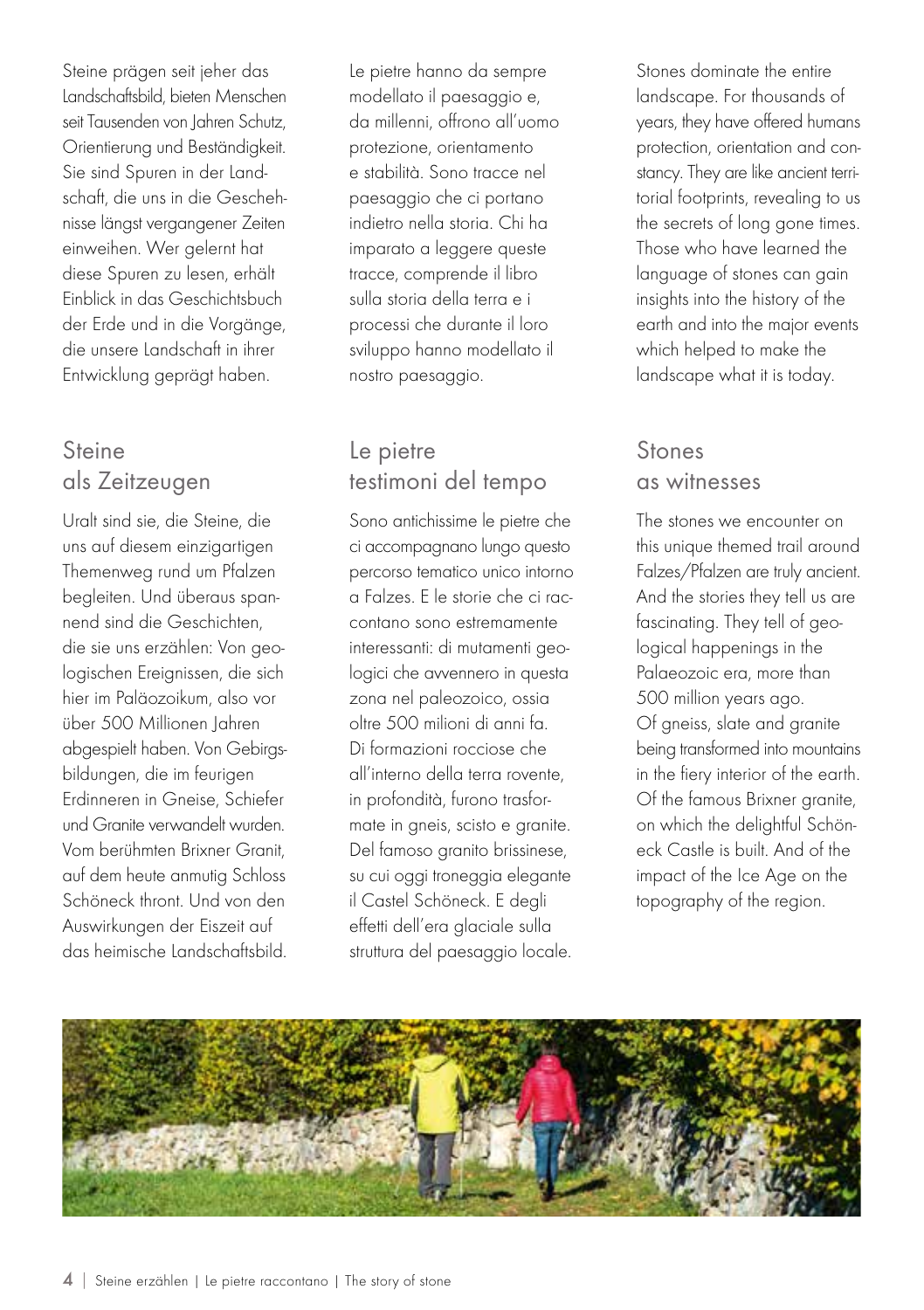Die abgerundeten Bergkuppen und die breiten Hangterrassen, die der Landschaft rund um Pfalzen heute ihr unverkennbares Erscheinungsbild verleihen, verdanken wir den Ereignissen aus der Eiszeit. Vor etwa 1 Million Jahren waren die Alpen infolge einer allgemeinen Klimaverschlechterung von einer dicken Eisschicht überzogen. Während nördlich der Alpen die Gletscher weit in die Ebenen vordrangen, traten sie südlich davon nur wenig aus den Haupttälern hervor. Die höheren Berggipfel überragten noch die bis zu 2000 m starke Eisdecke. Die mächtigen Gletscherströme, die in den wärmeren Perioden zwischen den Vereisungsphasen langsam aber stetig aus den Tälern flossen, führten in ihren Eismassen auch Geröll und Schutt mit, Material, das dann, als das Klima wieder wärmer wurde und das Eis zu schmelzen begann, als Moräne liegen blieb. Im Gebiet von Pfalzen war es hauptsächlich der mächtige Gletscher aus dem Ahrntal, der große Mengen an Material zurückließ. La forma arrotondata delle cime e gli ampi spiazzi sui pendii che oggi donano al paesaggio intorno a Falzes un aspetto inconfondibile, risalgono all'era glaciale. Circa un milione di anni fa le Alpi erano coperte da un consistente strato di ghiaccio dovuto a un generale peggioramento delle condizioni climatiche. Mentre a nord delle Alpi i ghiacciai si estendevano fino alle pianure, a sud essi stentavano a mostrarsi oltre l'imbocco delle vallate maggiori. Le cime più elevate emergevano dal manto di ghiaccio che raggiungeva lo spessore di 2000 metri. I maestosi flussi dei ghiacciai che nei periodi più caldi tra una fase glaciale e l'altra scorrevano dalle valli, trascinarono lentamente ma costantemente a valle un'imponente massa di detriti rocciosi che poi, nell'epoca del cambiamento climatico e dello scioglimento dei ghiacci, si depositarono formando le morene. Nella zona di Falzes fu principalmente il massiccio ghiacciaio della Valle Aurina a depositare grandi quantità di materiale.

It was the events of the Ice Age which gave the region the unique and distinctive appeal it enjoys today, with smoothly rounded mountaintops and wide terraced slopes. Roughly one million years ago, climatic change covered the Alps in a thick sheet of ice. North of the Alps, glaciers spilled far out into the plains. But in the south, only a few glaciers emerged from the main valleys. The higher peaks towered over the sheet of ice, which was up to 2000 m thick in places. Mighty glacier streams began to flow slowly but constantly from the valleys during the warmer periods. The ice contained scree and debris – material which formed into moraines as the climate grew slowly warmer and the ice began to melt. In the Falzes/ Pfalzen region, it was mainly the Ahrn Valley glacier which left huge quantities of debris in its wake.

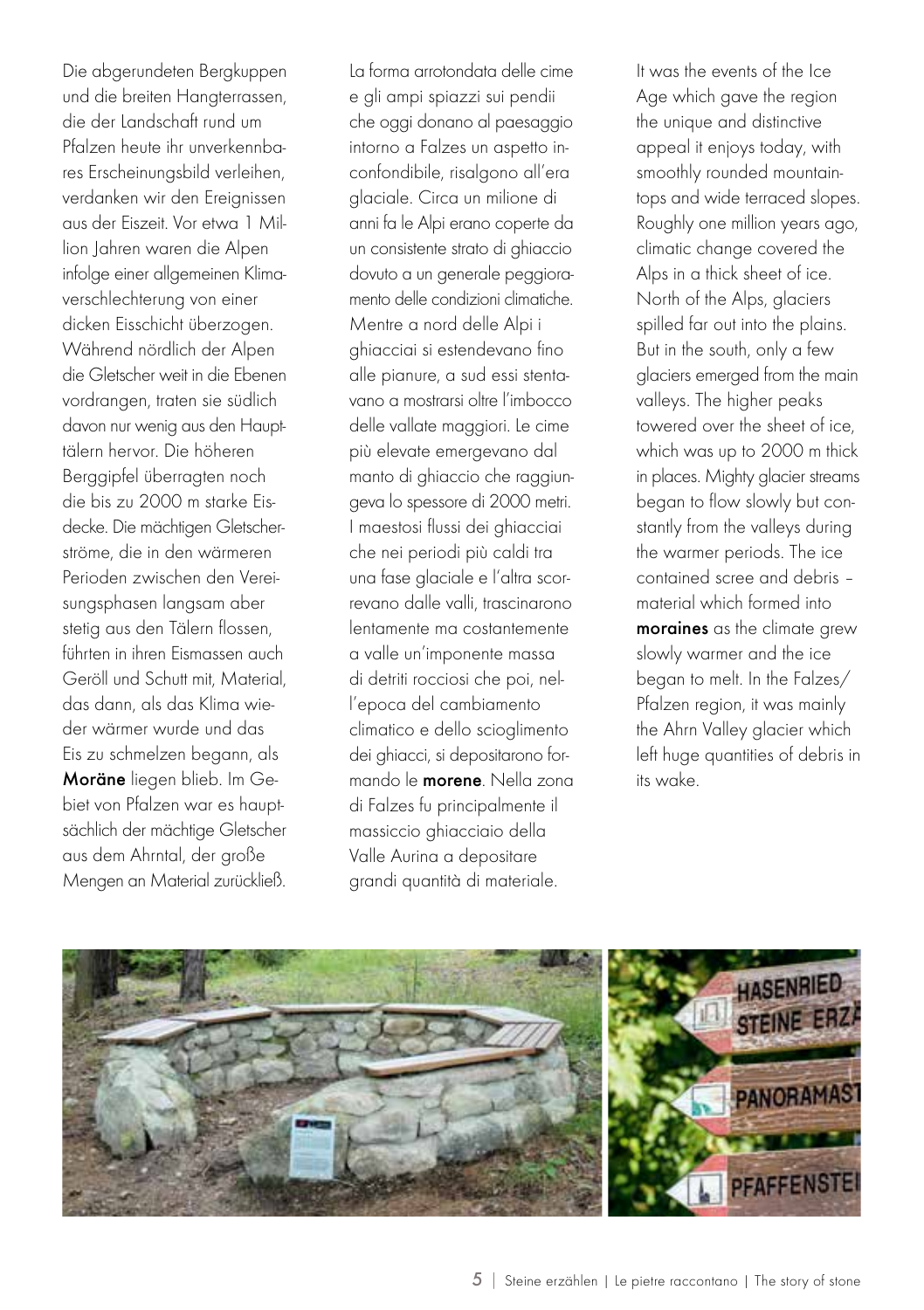

Die teils massiven Steinblöcke (Findlinge), die zum Teil noch heute auf den Wiesen und Weiden rund um Pfalzen zu finden sind, übersäten einst den ganzen Talboden. Im Zuge der Bewirtschaftung der Äcker und Wiesen wurden sie zu hohen Trockenmauern aufgeschichtet, die verschiedenen Zwecken dienten: als Stützmauern zur Hangsicherung im steilen Gelände, als Umfriedung der Felder und gleichzeitigem Schutz vor Winderosion und unerwünschten Weidetieren, als Wehrmauern gegen reißendes Wildwasser nach starken Regenfällen.

I blocchi rocciosi, in parte di notevoli dimensioni (massi erratici), che si trovano tuttora sparsi per prati e pascoli intorno a Falzes, anni addietro ricoprivano tutto il fondovalle. Con la progressiva coltivazione di campi e prati, furono impiegati per erigere alti muretti a secco, utili per varie funzioni, ad esempio come muri di sostegno sui pendii scoscesi, come recinzioni di campi e contemporaneamente come protezione contro l'erosione eolica e contro l'intrusione indesiderata di animali al pascolo, come barriera contro la forza travolgente delle acque torrenziali in seguito a forti precipitazioni.

The solid rocks (alacial erratics) which can still be seen today in some fields and meadows around Falzes/Pfalzen were once scattered over the entire valley floor. As farmers started to cultivate the land, they piled up these rocks to create high dry stone walls. These served a number of purposes; sometimes as retaining walls to stabilise slopes, sometimes as enclosing walls to protect against wind erosion or grazing livestock, and sometimes as protective walls against raging waters after heavy rain.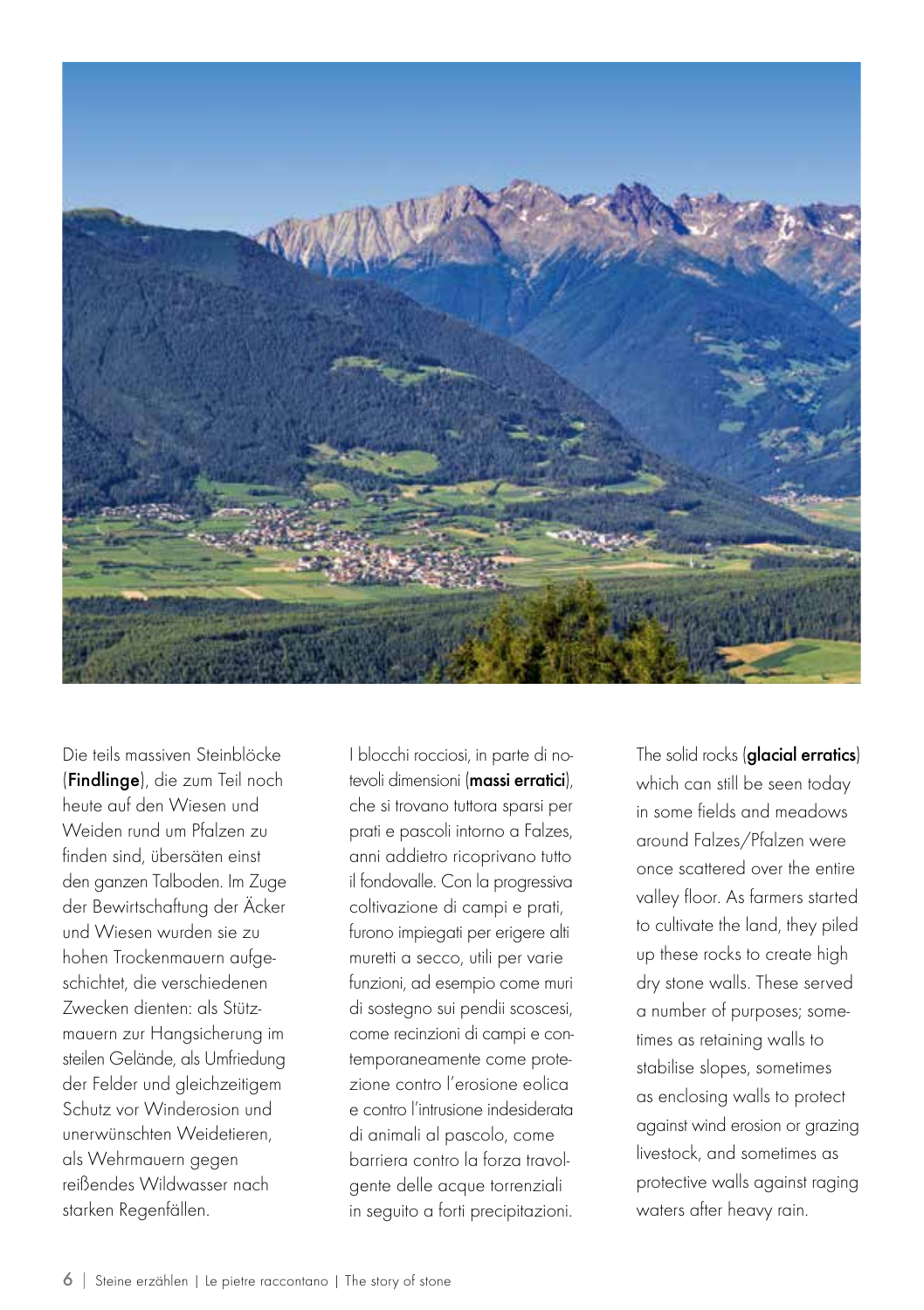# Stein als Werkstoff

In der Gegend rund um Pfalzen wurden die granithaltigen Findlinge aus dem Ahrntal schon früh als Werkstoff verwendet. So war es auch kein Zufall, dass sich das Steinmetzgewerbe schon bald zu einem der blühendsten Erwerbszweige in der Umgebung entwickelte. Im Mittelalter gab es in Pfalzen gar mehrere Steinmetzschulen und eine eigene Steinmetzzunft mit festgeschriebenen Rechten und Pflichten. Aus dem Pfalzner Granit entstanden Brunnentröge, Sitzbänke, Gewölberippen, Portale, ja ganze Kirchen und eindrucksvolle Bauwerke wie die Franzensfeste, einst mächtigste Festung Europas.

## La pietra, materiale da costruzione

Nella zona intorno a Falzes i massi erratici di granito provenienti dalla Valle Aurina, furono utilizzati già in tempi remoti come materiale da costruzione. Quindi, non per caso, si sviluppò nella zona il mestiere degli scalpellini, diventando in breve tempo uno dei rami più fiorenti dell'attività professionale del circondario. Nel Medioevo a Falzes esistevano addirittura varie scuole di scalpellino e una propria corporazione di scalpellini con determinati diritti e doveri. Con il granito di Falzes si crearono trogoli, panche, costoloni di volte, portali, persino chiese intere e imponenti costruzioni come la nota Fortezza, la più potente fortezza d'Europa di allora.

#### Stone as a raw material

In the area around Falzes/ Pfalzen, granitic glacial erratics from Ahrn Valley were used as raw materials from a very early date. Hence it was no coincidence that stonemasonry quickly developed to become one of the most thriving trades in the region. During the Middle Ages, there were several stone-mason schools in Falzes/Pfalzen. There was also a guild of stone-masons, with formal rights and obligations. Granite from Falzes/Pfalzen was turned into troughs, benches, vault ribs, portals – even complete churches and impressive buildings such as the fort in Franzensfeste, once the most powerful of its kind in Europe.

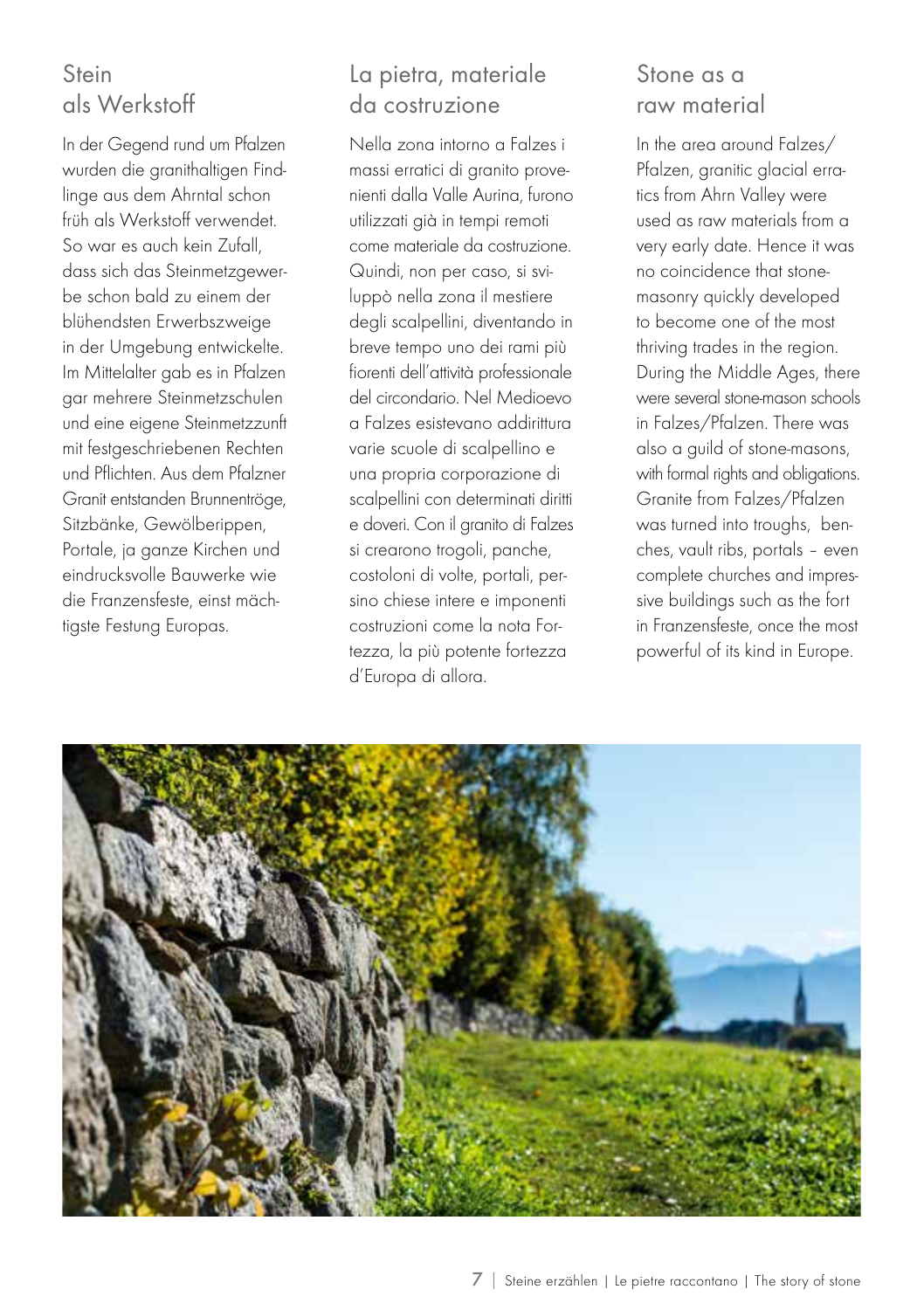# Themenwanderung "Steine erzählen" Escursione tematica "Le pietre raccontano" Themed walk "The Story of Stone"

Ausgangspunkt der Wanderung auf den Spuren der steinernen Zeitzeugen ist das Schulhaus von Pfalzen. Wir folgen dem Hinweis "Panoramasteig" und stehen nach etwa 100 m vor einem Steintor. Die senkrechten Säulen aus Granit und Gneis geben uns einen ersten Hinweis auf die Geologie unserer Heimat. Wie die mit Blei eingegossenen Halterungen erahnen lassen, dienten die Steinsäulen einst als Zaun- oder Gatterpfeiler.

Il punto di partenza del percorso sulle tracce degli antichi testimoni di pietra è l'edificio scolastico di Falzes. Seguiamo l'indicazione "sentiero panoramico" e dopo 100 metri circa ci troviamo davanti a un portale di pietra. Le colonne verticali di granito e gneis ci forniscono una prima indicazione sulla geologia della nostra patria. Come lasciano intuire gli ancoraggi in getti di piombo, tempo fa le colonne di pietra fungevano da colonnine di steccati o cancelli.

The starting point for this walk on the trail of ancient stone witnesses is the schoolhouse in Falzen/Pfalzen. Follow the signs to "Panoramasteig" (panorama trail). After around 100 m, you will come to a stone gate. The vertical pillars of granite and gneiss give a first inkling of the geology of the area. As the leaden mounts suggest, these stone pillars once served as fenceposts or gateposts.

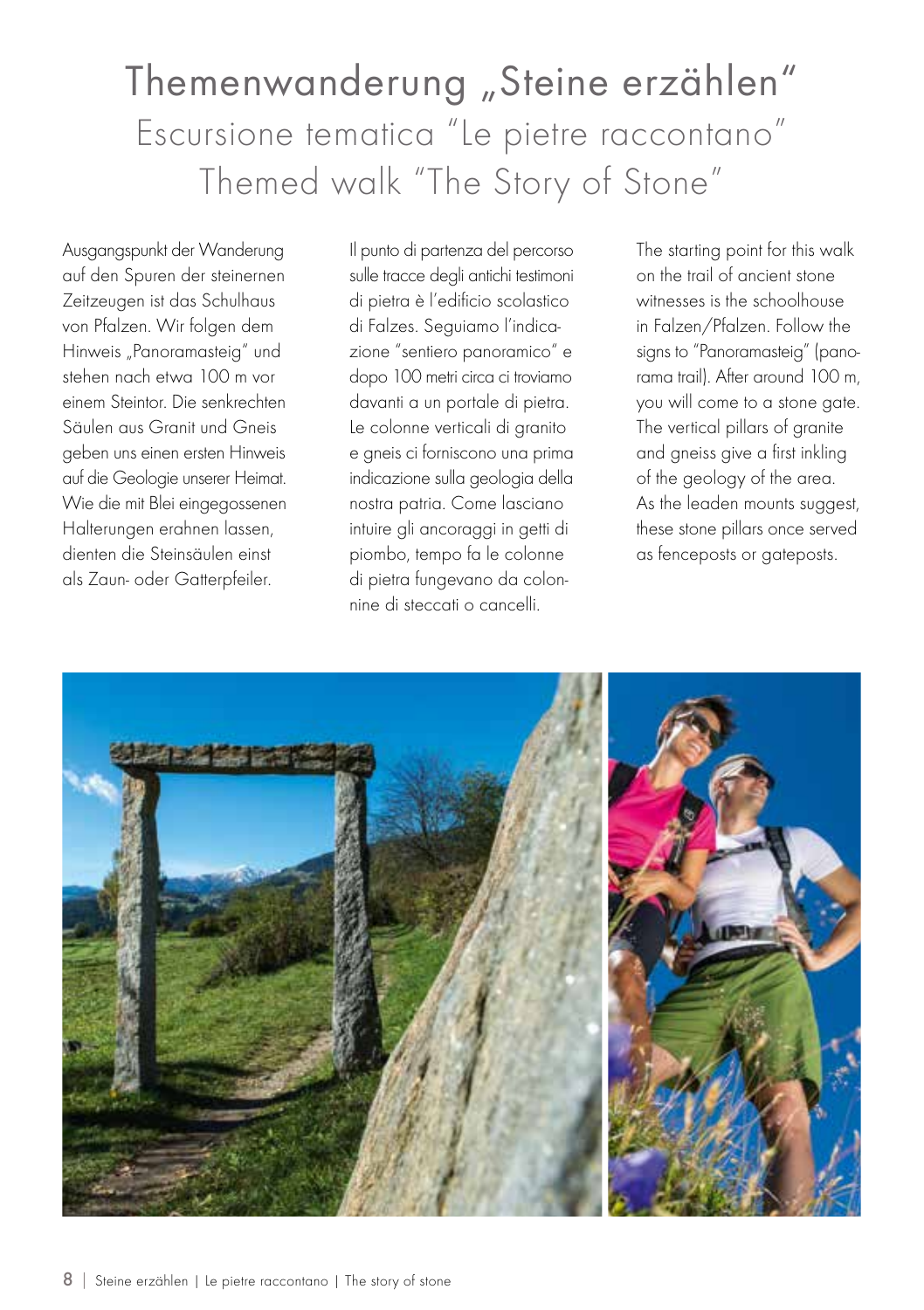#### Das Tor

Durch das Tor gelangen wir auf den Themenweg "Steine erzählen" und beginnen somit unsere Reise in die Geologie und Kulturgeschichte der Umgebung. Am Ende kehren wir durch dasselbe Tor wieder an unseren Ausgangspunkt zurück. Wie Wächter stehen die Steinsäulen vor dem Tor und erinnern uns an ihre vielseitige Verwendbarkeit.

#### Die Trockenmauer

Trockenmauern sind ein typisches Merkmal unserer bäuerlichen Kulturlandschaft. Aufgeschichtet im Laufe der Jahrhunderte, begrenzen sie Wege und Fluren, schützen Wiesen und Äcker vor Wind und ungebetenen Weidetieren oder plötzlichem Hochwasser. Zahlreiche Nützlinge finden in den Steinzwischenräumen ein sicheres Versteck. Die Gehölze, die sich oben auf der Mauer ausbreiten, werden seit jeher als Brennholz genutzt.

# Findlinge

Als Findlinge werden die mächtigen Steinblöcke bezeichnet, die einst mit dem Gletschereis von weit her transportiert wurden. Als das Eis schmolz, blieben sie liegen. Viele wurden von unseren Vorfahren zu Säulen, Trögen, Toreinfassungen, Bauund Pflastersteinen verarbeitet.

# Il portale

Passando attraverso il portale si avvia l'escursione tematica "Le pietre raccontano" e cominciamo così il nostro viaggio nella geologia e storia culturale del circondario. Alla fine torniamo al nostro punto di partenza giungendo allo stesso portale. Le colonne di pietra stanno come guardiani davanti al portale e sono una testimonianza del loro molteplice utilizzo.

#### Il muretto a secco

I muretti a secco rappresentano una caratteristica tipica della nostra civiltà rurale. Con gli strati di pietre accatastate nel corso dei secoli, essi delimitano viottoli e campagne, proteggono prati e campi da vento e siccità, riparano dall'intrusione di bestiame al pascolo e fungono da argini alle acque improvvise dei torrenti in piena. Innumerevoli insetti utili trovano un rifugio sicuro negli spazi tra le pietre. Gli arbusti che prosperano intorno ai muretti vengono da sempre utilizzati dai paesani come legna da ardere.

#### Massi erratici

Si definiscono massi erratici quei poderosi blocchi di roccia che i ghiacciai anticamente trasportarono da lontano e che vennero depositati qui quando cominciarono a sciogliersi i ghiacci. I nostri antenati ne utilizzarono molti per la produzione di colonne, trogoli, cornicioni attorno a portali, pietre da costruzione e selciati.

# The gate

Passing through the gate, we enter on to the themed trail

#### "The Story of Stone".

This is where our journey into the geological and cultural history of the area begins. At the end of our walk, we will come back through this same gate. The stone pillars stand like guards beside the gate, reminding us of their amazing versatility.

# The dry stone wall

Dry stone walls are a typical feature of our rustic cultural landscape. Stacked up over the course of centuries, they serve as borders for roads and fields, and protect pastureland and arable land from wind, grazing livestock or flash floods. Numerous beneficial organisms find a safe hiding place in the nooks and crannies of these dry stone walls. The shrubs which spread over the tops of the walls are traditionally used for kindling.

# Glacial erratics

Glacial erratics are mighty rocks which were locked into glacier ice and carried here from far away. When the ice melted, the stones came to rest. Our ancestors turned many of these stones into pillars, troughs or gateposts, or used them to build houses or pave roads.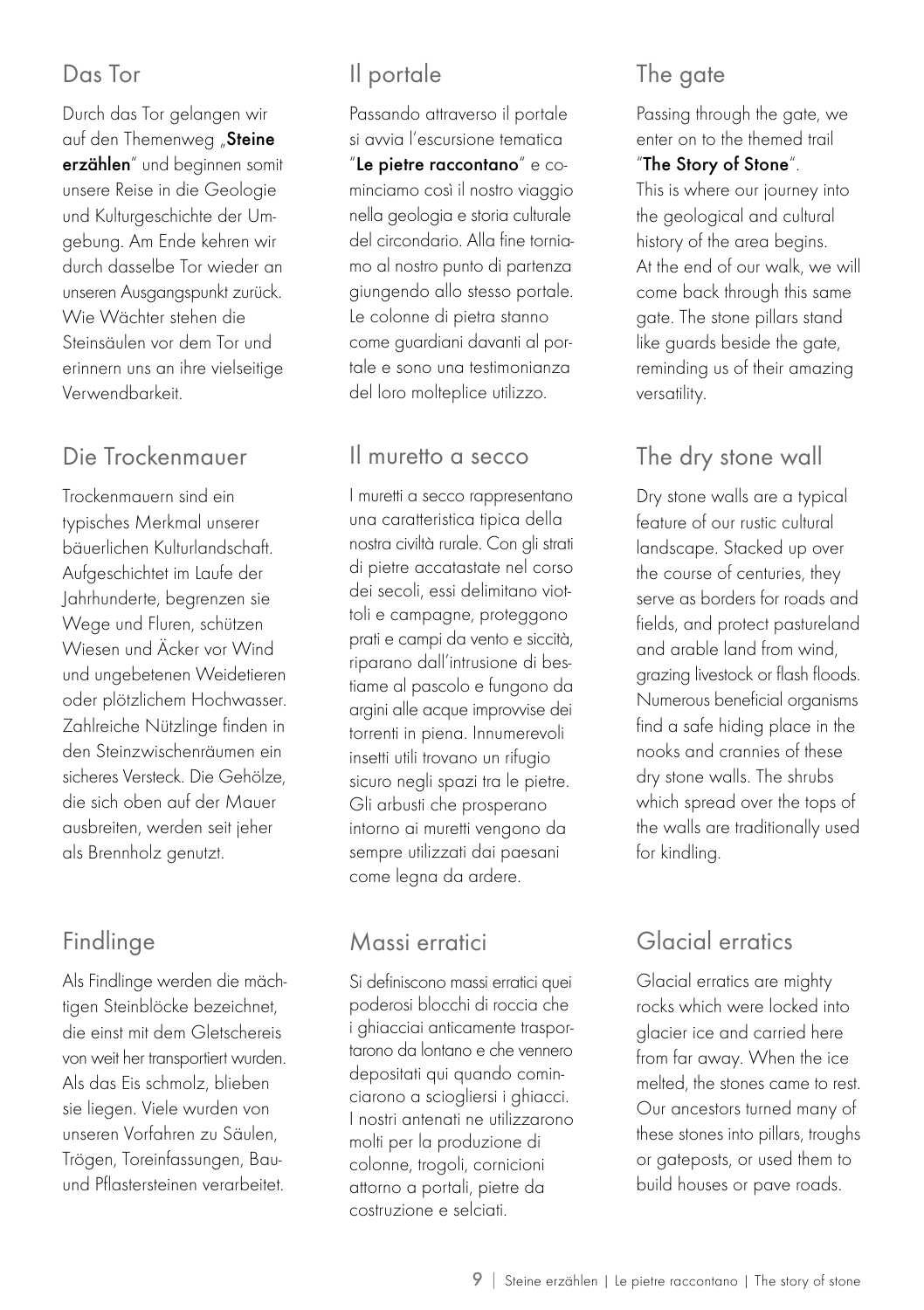# Kohlstatt

Der Name erinnert an das alte Gewerbe des Kohlenbrenners. Riesige Holzhaufen wurden hier sorgfältig aufgeschichtet, mit Grassoden abgedeckt und dann entzündet. Durch die geringe Luftzufuhr brannte der Holzstapel nicht, sondern verglomm langsam zu Holzkohle, einst ein wichtiges und begehrtes Produkt.

# Das Steinrondell

Der kreisrunde Sitzplatz soll zum Verweilen einladen. Hier kann man seinen Gedanken nachhängen, den Stimmen des Waldes lauschen oder ganz einfach die Schönheit der Umgebung auf sich wirken lassen.

# Zäune

Zäune zeigen Grenzen auf und bieten gleichzeitig auch Schutz; sie sind ein wesentliches Element unserer Kulturlandschaft. Man trifft sie unterwegs in den verschiedensten Ausführungen an. Besonders gefällig sind die Zäune, bei denen die einzelnen Pfähle mit dünnen Ästchen am Querbalken befestigt sind. Für diese aufwändige Technik werden die Fichtenästchen solange über dem Feuer geröstet, bis sie biegsam sind und, noch heiß, um die Pfähle geflochten werden können. Interessant sind die unterschiedlichen Flechtmuster.

# Carbonaia

Il termine si riferisce all'antico mestiere del carbonaio. Enormi quantità di legna venivano accuratamente accatastate, ricoperte da zolle erbose e successivamente incendiate. Data la scarsità di afflusso d'aria, la catasta di legna non poteva giungere a combustione, ma si spegneva lentamente, trasformandosi gradualmente in carbone di legna, prodotto importante e assai richiesto una volta.

# La rotonda di pietra

Il luogo circolare dove ci si può sedere invita a soffermarsi e rincorrere i propri pensieri, stare in ascolto delle voci del bosco oppure semplicemente guardare intorno, facendosi impressionare dalla bellezza del paesaggio.

#### **Steccati**

Gli steccati tracciano i confini e allo stesso tempo offrono anche protezione; essi costituiscono un elemento fondamentale della nostra civiltà rurale. Strada facendo si riscontrano steccati realizzati nei modi più svariati. Meritano particolare menzione quegli steccati, le cui aste sono intrecciate alla traversa in modo del tutto singolare per mezzo di ramoscelli sottili. Si tratta di una tecnica assai dispendiosa, in cui ramoscelli d'abete vengono abbrustoliti al fuoco fino a farli diventare flessibili per intrecciarli ancora roventi attorno alle aste. Interessanti i vari modelli di intrecci.

# Kohlstatt

The name Kohlstatt - "Coal place" - harks back to the ancient trade of charcoal burning. Huge piles of woods were carefully stacked, covered with turf and set alight. Due to a lack of oxygen, the pile of wood glowed slowly rather than burned, turning the wood into charcoal – once an important and sought-after product.

## The stone circle

This circular bench invites you to sit and rest awhile. Here you can lose yourself in thought, listen to the music of the forest, or quite simply enjoy the beauty of the scenery around you.

#### Fences

Fences demarcate boundaries and offer protection. They are a key element in our cultural landscape. Here you'll find them in all shapes and sizes. Fences where the crossbars are affixed to the posts with thin branches are particularly attractive. This elaborate technique involves roasting spruce branches over a fire until they become flexible, and then weaving them around the post whilst still hot. The different braiding patterns are also very interesting.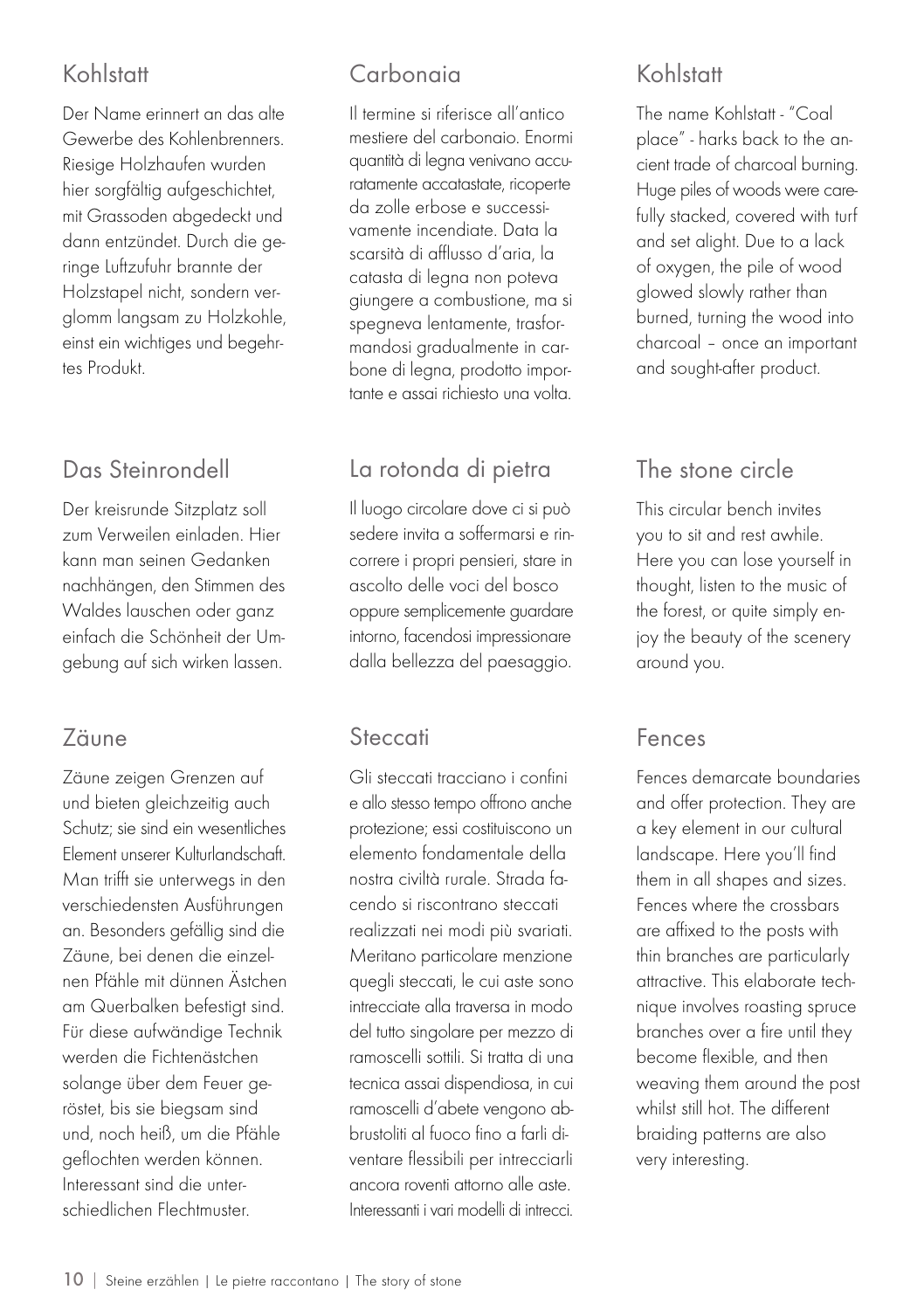# Das Hackschnitzelwerk

Hier werden Holzabfälle zu Hackschnitzeln aufgearbeitet. Diese werden dann zum Befeuern von Heizanlagen verwendet und leisten als erneuerbare Energiequelle einen wichtigen Beitrag zum Erhalt unserer Umwelt.

# Das Bachstöckl

Der Bildstock befindet sich oberhalb des Dorfes an der Spitze des großen Schwemmkegels, auf dem Pfalzen steht, und ist der hl. Margareth geweiht; möge sie unser Dorf vor weiteren Überschwemmungen schützen! Im Stöckl hängt ein schönes Ölbild der Madonna mit dem Jesuskind und dem hl. Johannes Nepomuk, auch er ein Schutzpatron gegen Hochwassergefahren. Das Gemälde zeigt außerdem eine Ansicht des alten, vom tosenden Wildbach bedrohten Pfalzen.

#### La centrale biotermica

Qui si effettua il riciclaggio degli scarti di legname, ridotti a cippato di legna, utilizzato per gli impianti di riscaldamento. Come fonte di energia alternativa, ciò consente di dare un sostanziale contributo alla salute del nostro ambiente.

# Il capitello Bachstöckl

Il capitello è situato sul versante sopra il paese all'angolo estremo del grande deposito fluviale su cui poggia Falzes ed è consacrato a Santa Margherita; affinché protegga il nostro paese da altre inondazioni! Nel capitello pende un bel quadro a olio raffigurante la Madonna con Gesù Bambino e San Giovanni Nepomuceno, pure lui patrono protettore contro le inondazioni. Il dipinto inoltre mostra una veduta del vecchio paese di Falzes sotto la minaccia di un impetuoso torrente in piena.

# The wood chip plant

Here, waste wood is turned into wood chips. These are then used to fire central heating systems. As a renewable source of energy, they make an important contribution towards preserving our environment.

# Bachstöckl shrine

This wayside shrine is located above the village, at the upper tip of the big alluvial fan on which Falzes/Pfalzen is built. It is dedicated to St. Margaret; may she protect our village from floods! The shrine contains a beautiful oil painting of Mary with baby Jesus and St. John of Nepomuk, who is also a protector against floods and drowning. The painting also shows a view of the Falzes/ Pfalzen of old, threatened by a raging torrent.

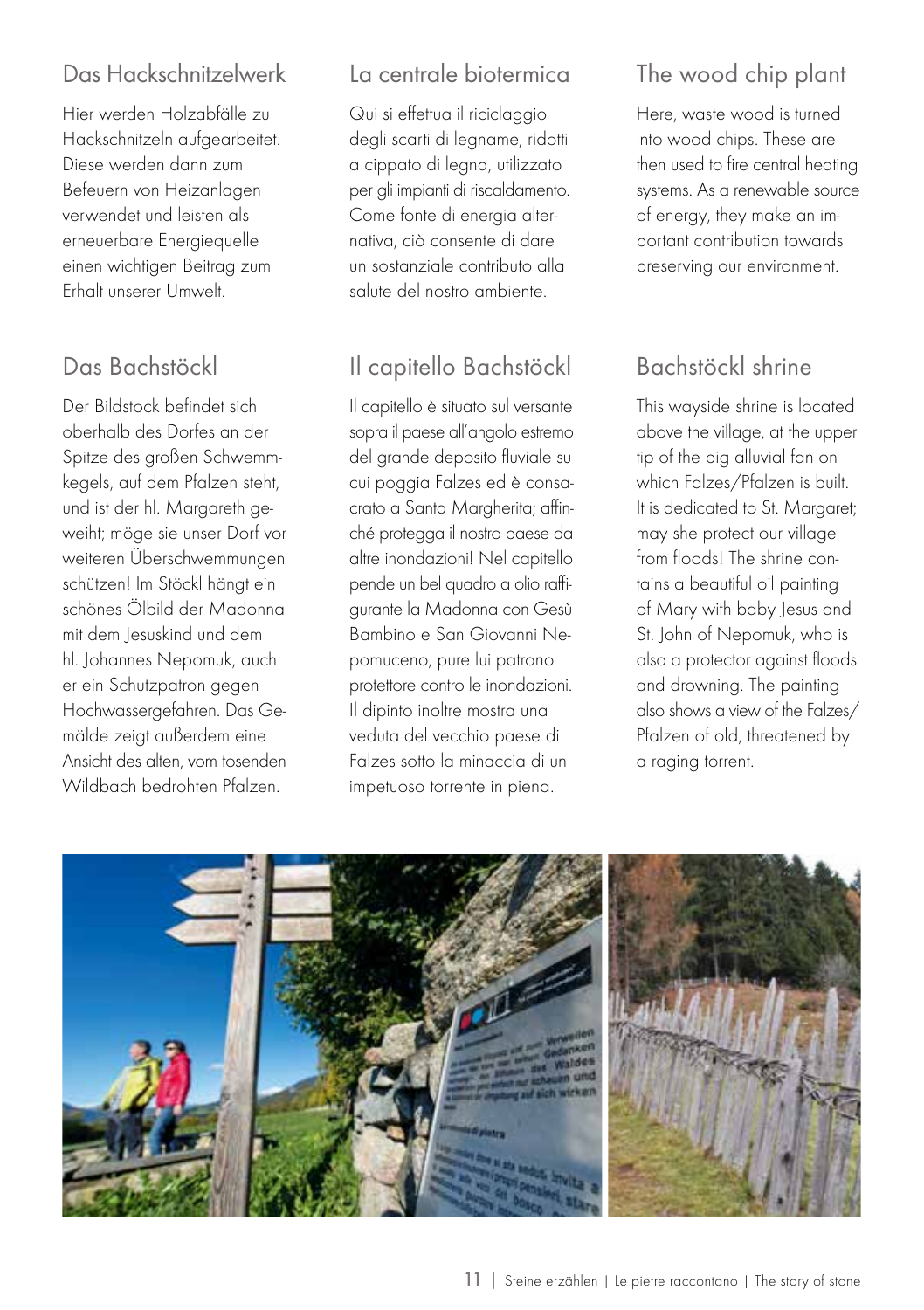#### Steinaugen

Ein Blick durch die Steinaugen lässt uns kleine, oftmals unscheinbare Details bewusster wahrnehmen. Beliebige Ausschnitte genauer zu untersuchen hat einen ganz besonderen Reiz.

## Der Steinmetz

Der Steinmetz übt ein altes Handwerk aus, das in Pfalzen auf eine lange Tradition zurückblickt und überall seine Spuren hinterlassen hat. Auch heute noch werden, vorwiegend aus Granitblöcken Säulen und Brunnentröge hergestellt – vielfach noch wie einst mit Hammer und Meißel.

#### St. Valentin

Erbaut wurde das Kirchlein über einem vorchristlichen Heiligtum, eingeweiht im Jahre 1434. Die Außenfassade zieren schöne Fresken aus dieser Zeit; im Inneren ist ein berühmter Bilderzyklus des Malers Friedrich Pacher zu sehen.

# Ziegelofen

Das tonig-lehmige Ablagerungsmaterial der Eiszeitgletscher wurde in den Lehmgruben gewonnen, zu Ziegeln geformt und dann in den sogenannten Ziegelöfen gebrannt. Verwendung fanden diese Ziegel vor allem im Hausbau.

# Occhi di pietra

Uno sguardo attraverso gli occhi di pietra ci permette di cogliere con maggiore attenzione piccoli dettagli, spesso inosservati. Infatti, chi resiste al fascino di osservare più attentamente determinati dettagli che si presentano alla nostra vista.

# Lo scalpellino

Lo scalpellino esercita un antico mestiere che a Falzes vanta una lunga tradizione e le cui impronte sono rimaste impresse dappertutto. Ancora oggi si ricavano colonne e trogoli prevalentemente da massi granitici, lavorati ancora come una volta con mazza e scalpello.

# San Valentino

La chiesetta venne eretta su un santuario precristiano e fu consacrata nell'anno 1434. Bellissimi affreschi di quell'epoca ne decorano la facciata esteriore; all'interno si può osservare un famoso ciclo di affreschi del pittore Friedrich Pacher.

# La fornace

Il materiale cretoso-argilloso sedimentato dai ghiacciai dell'epoca glaciale, veniva estratto dalle fosse d'argilla e plasmato formando mattoni che poi si mettevano a cottura nelle cosiddette fornaci. Questi mattoni servivano essenzialmente all'edilizia.

#### Stone eyes

Looking through these stone eyes, we sometimes notice unspectacular little details that otherwise escape us. Looking at tiny excerpts of the landscape has a fascination of its own.

#### The stonemason

Stonemasonry is an old trade which dates back to ancient times in Falzes/Pfalzen. There are traces of it everywhere. Even today, blocks of granite are still turned into pillars and troughs – often using hammer and chisel, as in the olden days.

# St. Valentine

This little chapel was constructed over a pre-Christian shrine and was dedicated in 1434. Beautiful frescoes dating from this era adorn the outside of the building. Inside visitors can admire a famous series of pictures by the artist Friedrich Pacher.

# Brick kiln

Loam and clay sediment from the Ice Age glaciers was extracted from clay pits, formed into bricks and then fired in socalled brick kilns. These bricks were mainly used for building houses.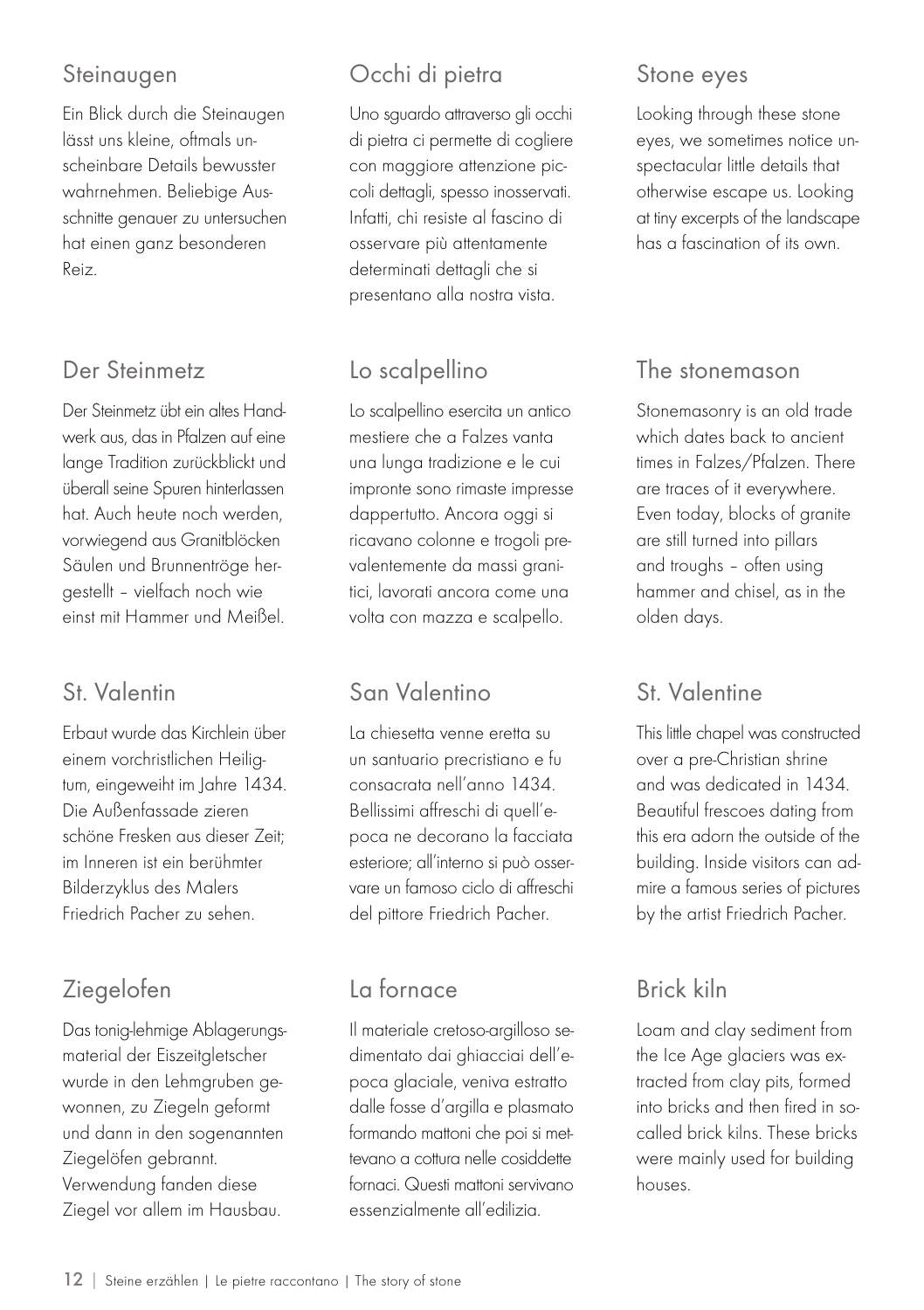#### Sportzone

Die neu gestaltete Sportzone bietet Einheimischen und Gästen das ganze Jahr über zahlreiche Möglichkeiten zu sportlicher Betätigung, Training und Erholung.

## Das Biotop

Im Zuge der Flurbereinigung wurde dieses kleine Biotop geschaffen. Es bietet Lurchen, Libellen und vielen anderen Tieren, die im und am Wasser leben, einen geschützten Lebensraum. Zahlreiche Pflanzenarten sind hier zuhause.

## Der Issinger Weiher

Der kleine Moorsee ist besonders im Sommer ein beliebtes Ausflugsziel und wird auch von Badegästen gern besucht. Ein natürliches Kleinod, das zum Entspannen und Verweilen einlädt.

#### La zona sportiva

La zona sportiva recentemente ristrutturata offre sia alla gente del posto che agli ospiti nell'arco di tutto l'anno svariate possibilità di attività sportiva, allenamento e ricreazione.

# Il biotopo

Nel corso della ricomposizione fondiaria fu creato questo piccolo biotopo. Esso offre un ambiente protetto agli anfibi, alle libellule e a molti altri animali che vivono in acqua e attorno ad essa. Numerosi tipi di piante vi trovano il loro habitat naturale.

# Il laghetto d'Issengo

Il piccolo lago palustre è una gradita meta di escursioni specialmente nella stagione estiva e viene frequentato volentieri anche dai bagnanti. Un gioiello naturale che invita a rilassarsi e distendersi.

# Recreational grounds

The new recreational grounds offer locals and tourists the opportunity to play, train and enjoy sports all year round.

# The biotope

This small biotope was created after land was reparcelled. Amphibians, dragonflies and many other animals live in and around the water in this protected area. The biotope is also home to numerous plant species.

# Issing pond

This small moorland lake is a popular destination for day trips in the summer, when the water is often full of bathers. It's a natural little paradise where you can relax and enjoy yourself.

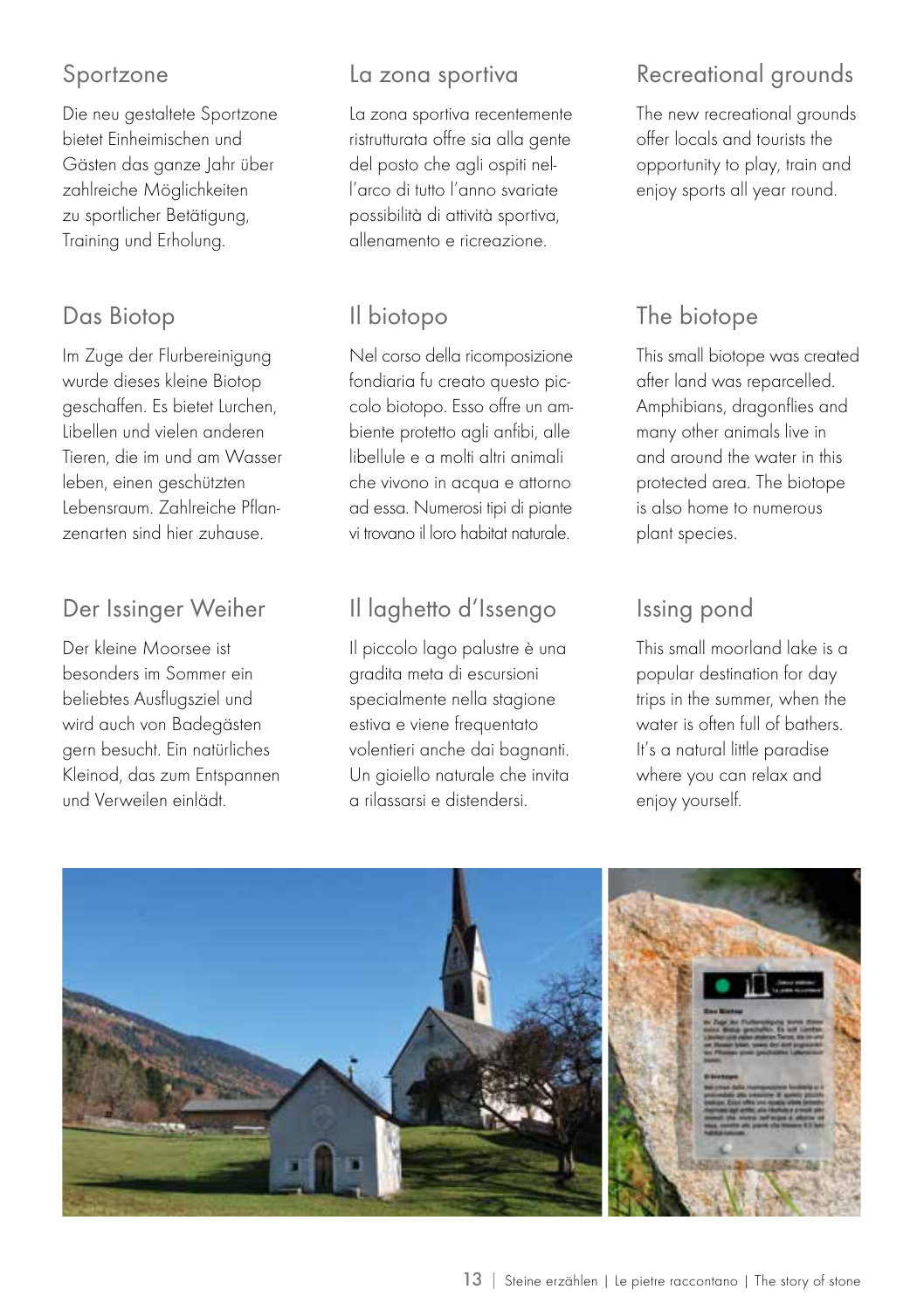# Bergila

Seit Generationen werden beim "Ölbrenner" aus Latschen, Fichten und Wacholder ätherische Öle gewonnen und zu hochwertigen Salben und Tinkturen verarbeitet. Ein besonderes Highlight ist der Kräutergarten mit seinen zahlreichen Heilpflanzen.

# Die Säulenfichte

Ein interessantes und äußerst seltenes Naturdenkmal ist diese etwa 100 Jahre alte Fichte (Picea excelsea), eine Mutation, wahrscheinlich hervorgerufen durch das hier anstehende, leicht strahlende Tiefengestein. Europaweit sind nur wenige Exemplare dieser Art bekannt.

# Bergila

Da generazioni si ricavano oli eterici mediante la distillazione a vapore di olio estratto da pino mugo, abete rosso e ginepro ottenendo unguenti e tinture di alta qualità. Un particolare highlight è il giardino d'erbe con la grande varietà di piante medicinali.

# L'abete a colonna

Questo vecchio abete di circa 100 anni (picea excelsea) è un monumento naturale e assai raro. Si tratta di una mutazione causata con tutta probabilità dalle lievi radiazioni della roccia intrusiva sottostante. In tutta Europa si trovano solo pochi esemplari di questo tipo.

# Bergila

For generations, this pine oil distillery has been extracting essential oils from mountain pine, spruce and juniper, and turning these into luxury ointments and tinctures. One special highlight here is the herb garden with numerous medicinal herbs.

# The spruce pillar

This Norway spruce (picea abies), which is around 100 years old, is an interesting and extremely rare natural monument. It probably mutated due to the slightly radioactive plutonic rock on which it has grown. There are only a handful of trees like this in Europe.

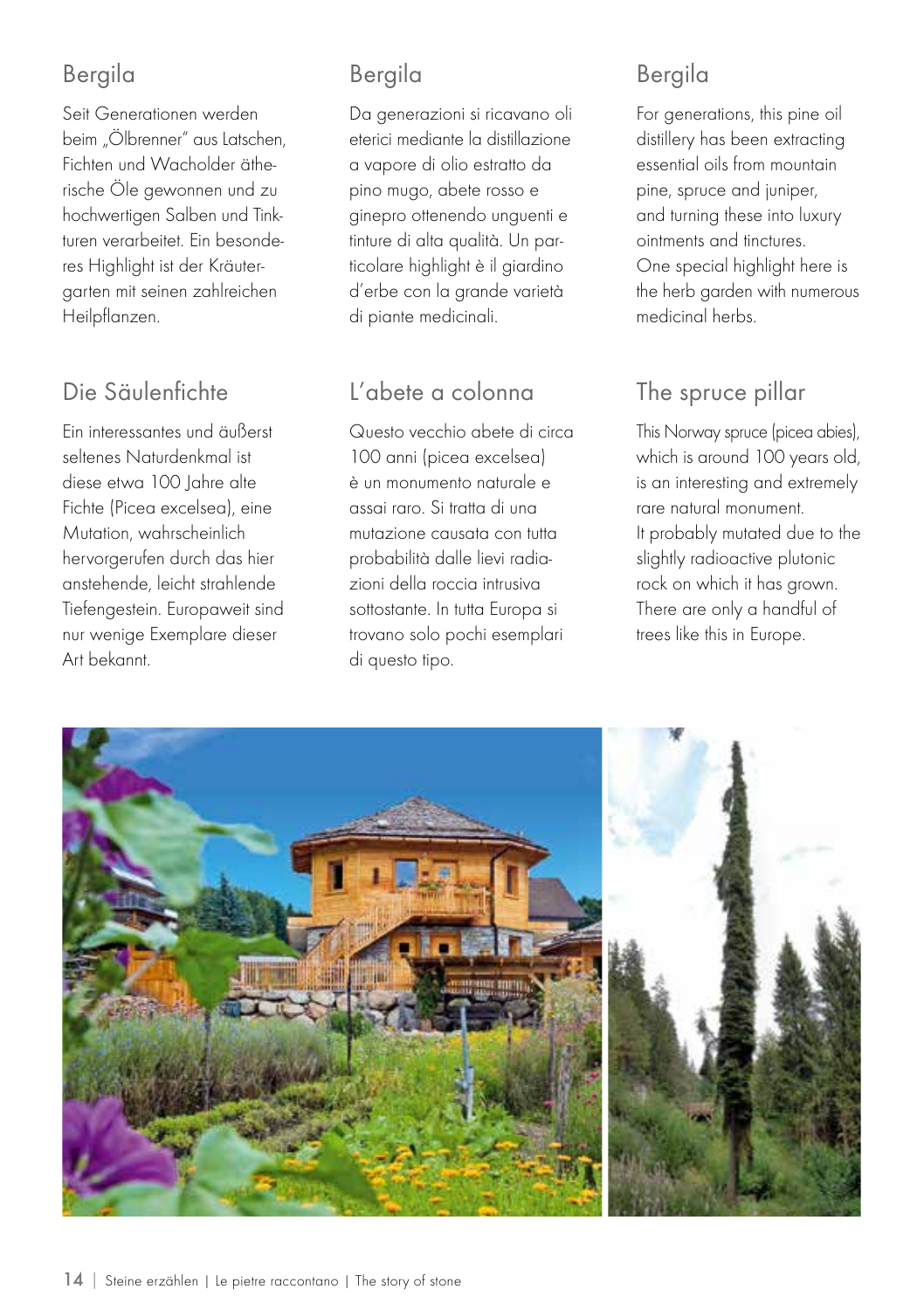# Schloss Schöneck

Das Schloss der Herren von Schöneck wurde bereits im 12. Jahrhundert auf einem Granitfelsen erbaut. Oswald von Wolkenstein, der letzte große Minnesänger (1377–1445), soll hier geboren sein. Heute befindet sich das Schloss in Privatbesitz und ist nicht zugänglich.

#### Das Kirchlein von Hasenried (Haselried)

Die kleine Kirche ist dem hl. Johannes dem Täufer geweiht und wird bereits 1346 urkundlich erwähnt; ihr heutiges Erscheinungsbild erhielt sie um 1457. In der Brunnenkapelle aus dem Jahr 1716, etwas unterhalb der Kirche, fließt das heilkräftige Wasser, das einst bei Augenleiden Verwendung fand und den Ort zum viel besuchten Wallfahrtsziel machte. Für die Besichtigung bitte im Bauernhof anfragen.

# Issing

Der Name des Ortes, der um 1100 erstmals in den Urkunden aufscheint, leitet sich ab von "Isso" und erinnert an die bajuwarische Besiedlung des Gebietes vor etwa 1400 Jahren. Die Kirche zum hl. Nikolaus ist auf den Resten eines viel älteren Gotteshauses errichtet und stammt ebenso wie der Turm aus der Zeit um 1519.

# Castel Schöneck

Il castello dei signori di Schöneck fu costruito su roccia granitica già nel 12° secolo. Oswald von Wolkenstein (1377–1445), l'ultimo grande menestrello, sarebbe nato qui. Attualmente il castello è di proprietà privata e pertanto non è aperto al pubblico.

#### La chiesetta di Hasenried (Haselried)

La piccola chiesa è consacrata a San Giovanni Battista ed è documentata già nell'anno 1346; la struttura attuale risale agli anni attorno al 1457. Dalla fontana della cappella risalente al 1716, che si trova poco sotto la chiesetta, sgorga l'acqua curativa che una volta veniva usata per curare le malattie degli occhi. Il luogo divenne così meta di pellegrinaggio assai frequentata. Per visite si prega di rivolgersi ai proprietari del maso vicino.

#### Issengo

Il nome di questo paese compare inizialmente nelle documentazioni attorno al 1100. Esso deriva dalla parola "Isso" e ricorda il periodo dell'insediamento bavaro nella zona, avvenuto circa 1400 anni fa. La chiesa di San Nicolò è stata eretta sui resti di una chiesa molto più antica e risale agli anni attorno al 1519, come il suo campanile.

# Schöneck Castle

The Lords of Schöneck built this castle in the 12th century on a bed of granite rock. Oswald von Wolkenstein, the last great Minnesinger (1377–1445), was reputedly born here. Today, the castle is owned privately and is not open to the public.

#### The little church of Hasenried (Haselried)

This small church is dedicated to St. John the Baptist. First mention is made of it in 1346, but its current appearance dates back to sometime around 1457. A little lower than the church is the well chapel, built in 1716. This was once a popular destination for pilgrims, as the healing water which flows here was used for eye complaints. To view the chapel and church, please ask at the farm.

# Issing

The name of this community, first records of which date back to 1100, is probably derived from "Isso", harking back to the Bavarian settlements here some 1400 years ago. The church of St. Nicholas was constructed over the remains of a much older church. Like the tower, it dates from around 1519.